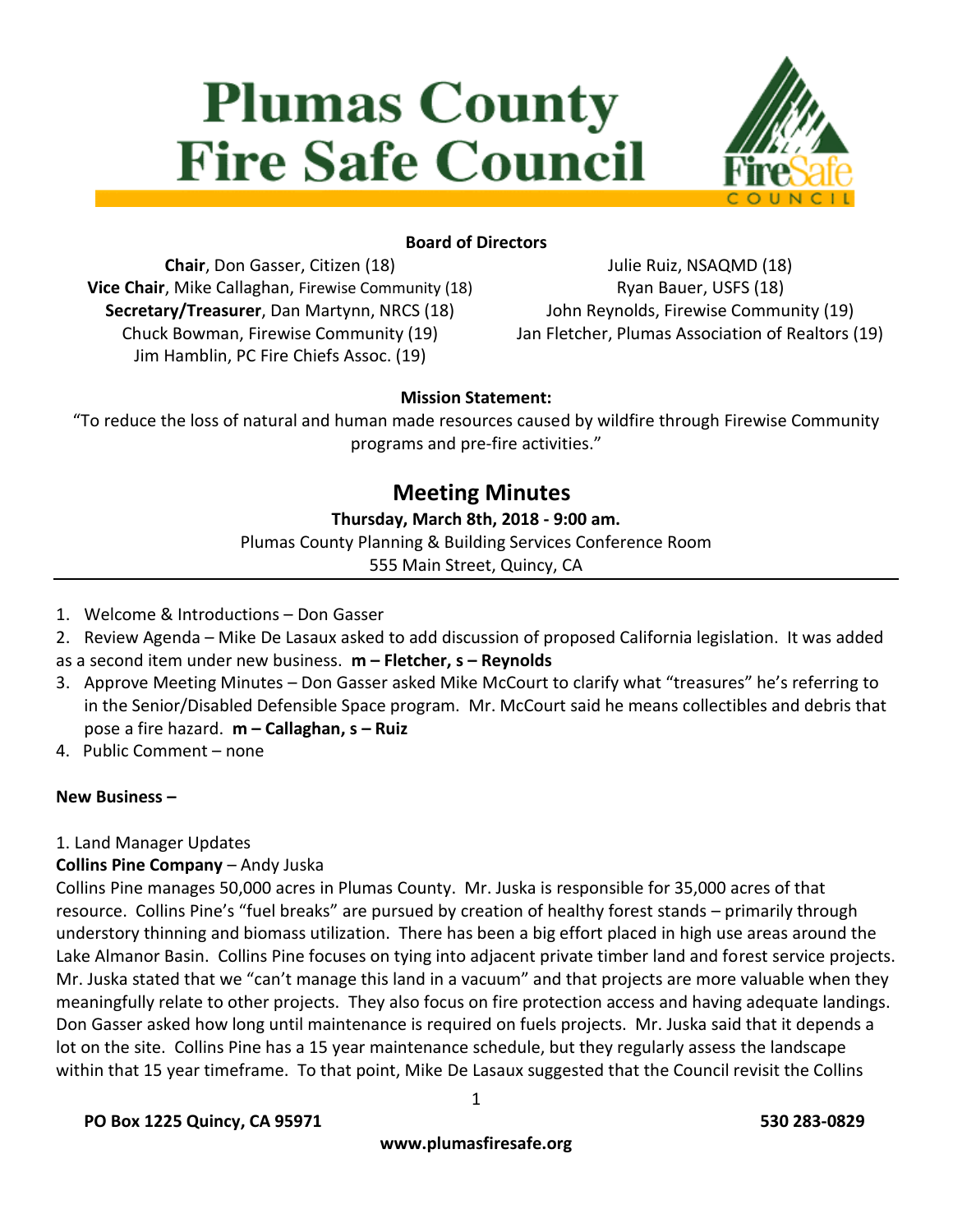Pine demonstration project completed at Almanor West in 2004. He also asked if Collins Pine would be willing to share spatial data. Mr. Juska said that, yes, information can be shared.

## **Sierra Pacific Industries (SPI)** – Steve DeBonis

*The SPI Almanor District is approximately 205,000 acres, nearly 66,000 acres of which are located in Plumas County; the remainder is located in Lassen County. The southern district boundary extends from Twain to Clio; the SPI Tahoe District manages SPI lands south and east of Clio. The Highway 32/36 junction forms the district's western boundary, communities east of this boundary adjacent to SPI lands include Chester, Westwood and Susanville; SPI lands south and west of this location are managed by the SPI Lassen and Stirling Districts. The community of Little Valley is the northern extent of the Almanor District; SPI lands to the north of Little Valley are managed by the SPI Burney District. The SPI Almanor District has five Foresters, one Reforestation Specialist and one Patrolman on staff.* (*Italicized minutes updated 5/2/18*) SPI started fuel breaks around the Lake Almanor Basin in 1999. Historically, they chipped fuel breaks for biomass utilization. Although there has been a recent revival in biomass facilities, they are limited by trucking contractors. Planned projects were shown on a map and will be implemented in the next few years. Their first priority is to chip it, if possible. This makes sense in areas that are close to the highway. The second option is to masticate. The final option is to underburn the areas after initial fuel removal. SPI is open to working with CAL FIRE to undertake underburns and has been in discussion with the Lassen-Modoc Unit about the possibility. In the future they are looking to expand existing fuel breaks that need additional thinning. They will continue to focus on improving visibility and safety on main line roads, which also provides fire protection. SPI also looks to work with large adjacent landowners to get more "bang for their buck." They will be planning fuel breaks in conjunction with the Forest Service this year. They are also willing to share spatial data.

## **Soper Wheeler** – Paul Violett

Mr. Violett highlighted various success stories of fire contained within, or held at, Soper Wheeler lands that had received fuels treatments. There are currently several areas that need the delimber piles addressed. Now that biomass is available the material won't need to be burned. Mr. Violett discussed issues with deerbrush and black oak regrowth in areas treated less than 10 years ago. He is considering treating with herbicide, as he expects that the vegetation would respond similarly to prescribed fire as it did to mastication. However, he is a proponent of prescribed fire and has developed an underburn project for an area of Spanish Ranch that has received a whole tree thinning. It is incorporated into a CAL FIRE California Climate Investment proposal to burn across boundaries with Plumas National Forest.

Mike De Lasaux encouraged all of the industrial timberland representatives to take advantage of opportunities through the Fire Safe Council to address fuel projects.

#### **Plumas National Forest**

## **Beckwourth Ranger District** – Marty Senter

Mr. Senter used a map to highlight the District's projects in planning. Each of the projects has multiple components including timber harvest, hand thinning, pile burning, and underburning. The project designs are at a landscape scale that allows for more effective underburning. There are 17,000 acres of underburning on the East Side project. They will start in the WUI and move out from them. After a NEPA decision is signed the first activity is mechanical thinning. The follow up underburning is more challenging due to various factors. This year the Beckwourth had its first managed fire and they intend to have more in the future. Mr. Violett asked how concerning the conditions were with the managed fire this year. Ryan Bauer said that most of the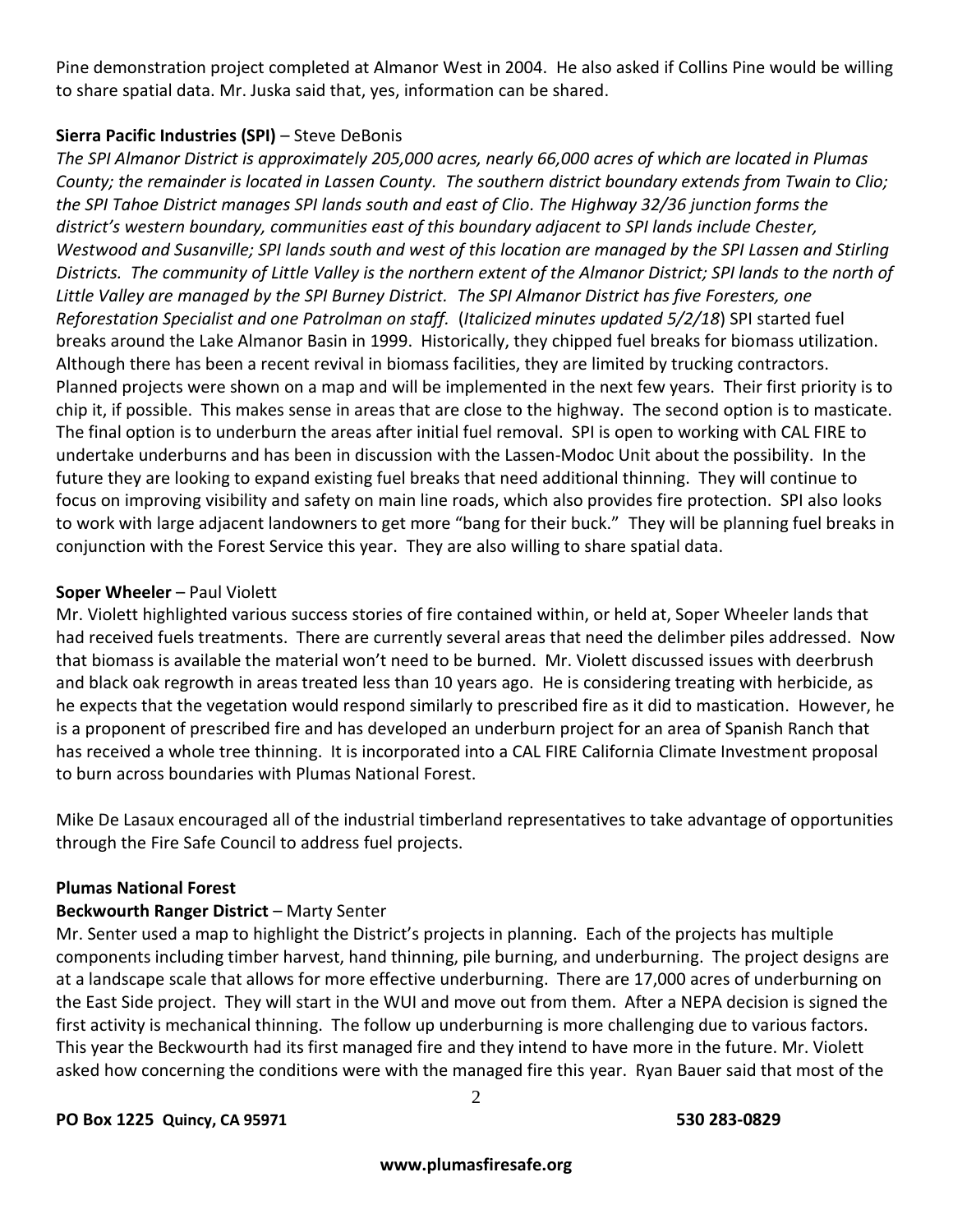smoke was caused by Forest Service operations and that they had several opportunities to terminate the managed fire, but felt confident in continuing. Mr. Bauer is working on a map for where managed fire can be utilized in the future.

Mr. De Lasaux asked if there is funding for the planned projects. Mr. Senter said that it is determined year by year. The District was given more funding this year. Mr. Bauer added that timber revenues will go back into supporting the project.

David Popp asked if there is public access to pre and post monitoring data. He was told that it can be requested.

Barbara MacArthur asked what the NEPA timeline is for a project. Mr. Senter said it can range from a few months for smaller projects, to 5 years for larger ones.

## **Mount Hough Ranger District** – Nick Bunch

The Mt. Hough Ranger District has more dispersed communities, making largescale projects difficult. Additionally, if they focus entirely on one area, they are neglecting another. As a result, they have projects strategically spread out over the district. This also allows them to burn in any kind of wind, as there is a lot of variability in air quality.

Mr. Bunch added that the length of time it takes to create a NEPA document depends on how long it takes to do the surveys. If there is too much planning needed, the ability to conduct surveys gets spread too thin. Dave Kinateder added that the Forest is getting ready to prepare a planning document for 70,000 acres of the Middle Fork. They are trying to change the way that they do business in this regard.

Mr. Bunch emphasized the value of partnerships in securing funding for implementation.

Mr. Kinateder said that they are trying to do a "clean sweep" of all of the existing Quincy Library Group planning, for which the initial timber work did not pay enough to support the service work. The Sierra Nevada Conservancy has been a resource for funding to get this done. These projects have a very linear layout. Newer projects (such as Butterfly Twain) are "blobs" that include wildlife Protected Activity Centers (PACs) that were excluded in the past. Mooretown and Greenville Rancherias have been integral in implementing recent projects.

Mr. Bunch proposed a meeting with state leadership to discuss working across ownership boundaries.

Mr. De Lasaux noted that the difference between private and public land management capabilities was illuminated by the updates. Mr. Bunch followed that it is important to have participation from the community in development of the project and that public comment is critical.

## **Feather River District** – Ryan Bauer

Most of their efforts are currently outside of Plumas County in order to address areas around communities in Butte County.

## **Sierra Institute** – Camille Swezy

The Sierra Institute is not a landowner by they have several projects to support work that is being undertaken. SCALE is working on how to make the Good Neighbor Authority work and to establish Master Stewardship Agreements.

The South Lassen Watershed group is funded by PG&E and has several projects planned, including a CCI grant proposal for Lassen National Forest and Collins Pine land.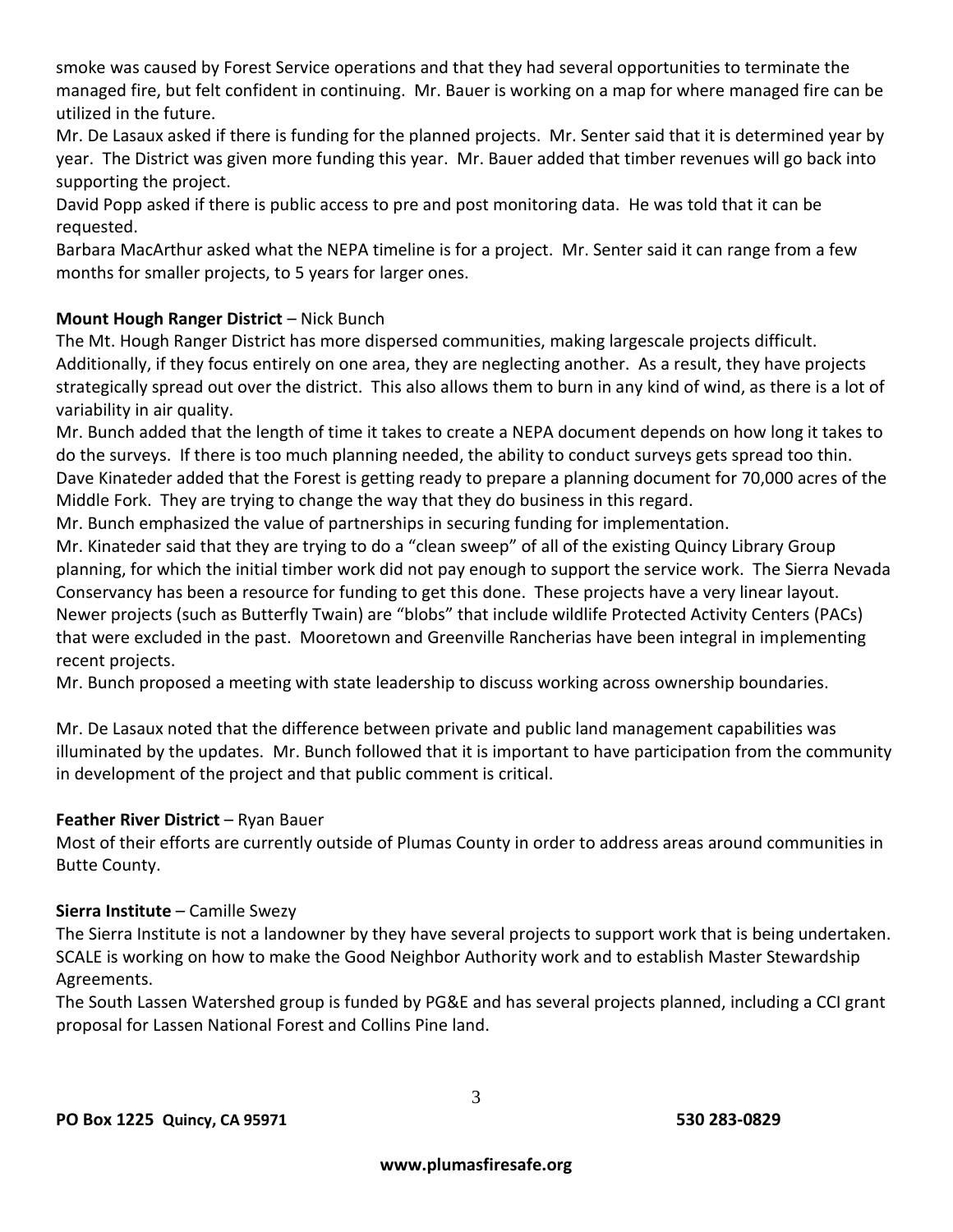Sierra Institute continues to work on outlets for chips and low value material. They are redeveloping a mill site in Crescent Mills, which Sierra Institute now owns but needs to undertake site cleanup. They have SNC funding to see that through.

Their biomass heating system at the Courthouse Annex will be operational in the next few weeks.

## 2. Proposed California Legislation

Mike De Lasaux discussed two particular pieces of proposed legislation that should be of interest to the Fire Safe Council. [AB 2019](http://leginfo.legislature.ca.gov/faces/billTextClient.xhtml?bill_id=201720180AB2091) is a prescribed fire bill that has a provision for liability (section 4503). A second bill looks at how to make greenhouse gas funds available for on-the-ground work, which could have the potential to support coordination for Fire Safe Councils. There are still legislatures promoting the Secure Rural Schools Title II & III funding, but it is not guaranteed. It is important for the PCFSC to track these bills and talk with representatives.

Paul Violett followed that there are actually [five prescribed fire bills](http://www.bof.fire.ca.gov/board_business/binder_materials/2018/m2018m/full0318/full_8-b_legislative_update.pdf) that are a result of the Little Hoover Report.

## **Firewise Community Updates**

**LACC –** Barbara MacArthur - The Chips Fire was the wakeup call that initiated the Firewise effort at LACC. They have made a lot of progress, with support from Sean Delaour's CAL FIRE crews who have cleared along roadways. July 7<sup>th</sup> is their annual Firewise event. The Napa County Fire Chief, Barry Biermann, and CAL FIRE Deputy Chief, Pete Munoa, will present, along with information from an insurance adjuster. All are welcome to attend. LACC has contacted two large landowners to their north to initiate a fuel reduction project. **Gold Mountain** – Mike Callaghan – Gold Mountain started a fuel reduction project mandated by the HOA in 2014. Initially there were 144 compliant lots (to internally developed standards) out of 400 lots. At the end of 2017, there are now 331 compliant lots. They are extending the program an additional year, after which point the HOA will contract the work for non-compliant landowners. This year the community is implementing a Stevens fund grant to treat 116 acres, mostly on adjacent property. Mr. Callaghan commented that all subdivision should be treated for fuels reduction before they are developed. Claude Sanders asked how the community plans to maintain the treated areas. Mr. Callaghan said that he would appreciate input on that matter.

**Grizzly Ranch –** John Reynolds – Grizzly Ranch is a 1,000 acre development with 290 developed home sites. There are 425 acres in an undeveloped area that belongs to a single landowner. The subdivision was treated before development, but the adjacent areas were not treated. They have adopted CC&Rs that require landowners to meet fuel reduction standards. Initially the community had 28 properties assessed at high or very high hazard. After targeted outreach, 13 of the 28 were treated in the last year. Additionally, the HOA has ensured that their own lands meet the standards. Grant funds have been requested to treat some of the adjacent area. Mrs. MacArthur asked who paid for the initial assessment. In Grizzly Ranch it was the HOA. Mr. Violett clarified that Grizzly Ranch doesn't allow burning and subsequently suggested that a centralized burn pile could help with ongoing fuel reduction efforts. Julie Ruiz interjected that it is complex to permit a community burn pile. Technically vegetation can't be transported off site to be burned. Mr. De Lasaux suggested that the Council advocate with the Board of Supervisors to change these regulations. **Graeagle –** Chuck Bowman – Graeagle Firewise covers the entire fire district, which includes six different communities. There are efforts taking place in all of the communities, but they are not coordinated. Valley Ranch was a big participant in the Fire Safe Council's chipping program last year. But it is Whitehawk's efforts that are used to carry the Firewise renewal requirements. Whitehawk is a 1,000 acre development. To date they have treated 224 acres. This year they are focusing on 12.6 acres around the most densely populated

**PO Box 1225 Quincy, CA 95971 530 283-0829**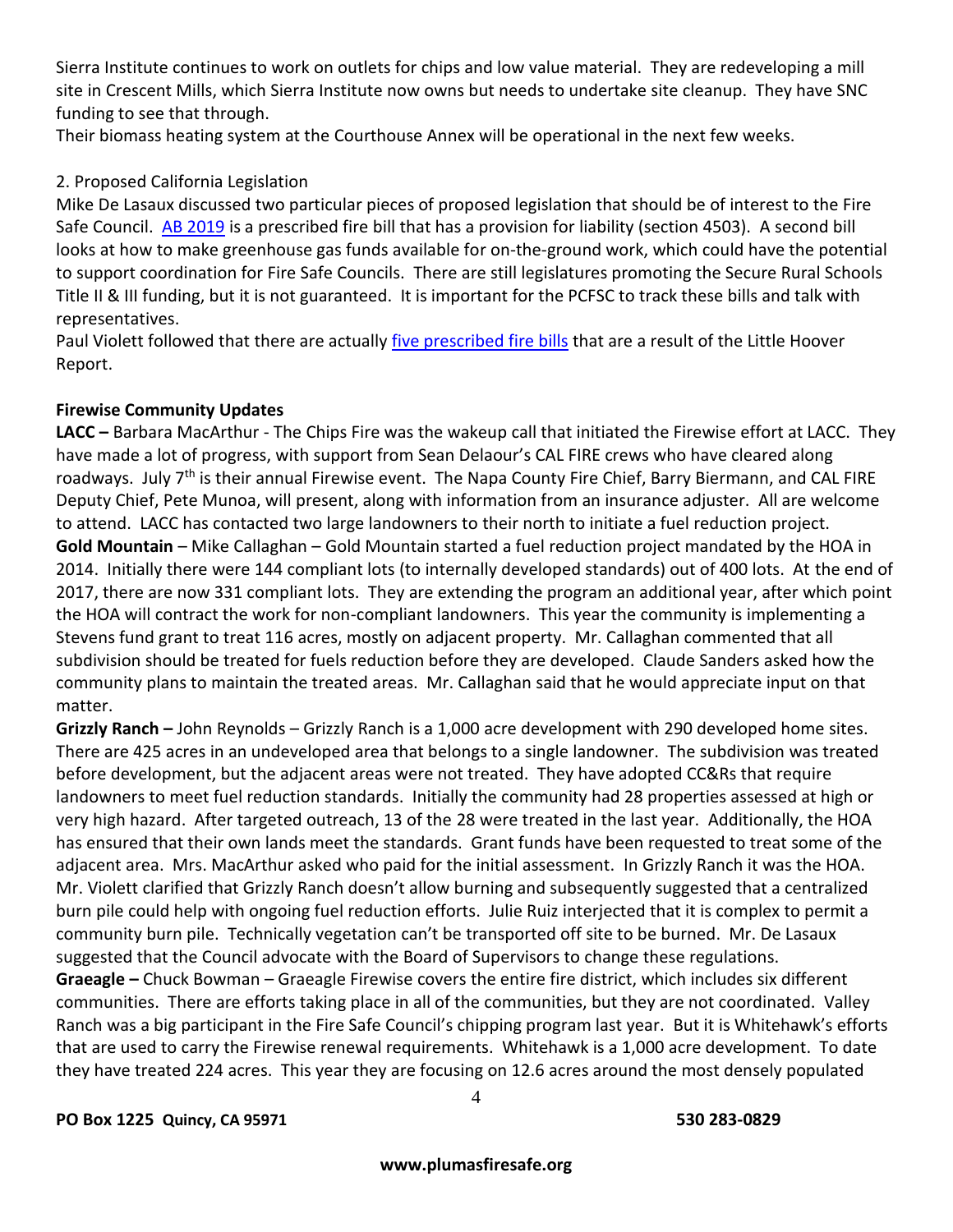part of the community. There is also an ongoing effort to make roadways safer, to identify and remove dead and dying trees, and to evaluate properties and alert landowners to actions they need to take. Mr. Bowman added that their community burn pile is burned twice a year by qualified contractors.

**Sloat/Cromberg/Camp Layman** – Mike McCourt – The community had its annual meeting last week. This year's project will be a cleanup at the fire station. They intend to demonstrate safe burning practices at the event. They are working with the County to provide better signage for emergency response. The community had a good response to the chipping program last year. Private and federal landowners around the community have been undertaking a lot of beneficial work. There are some challenges in these "wild west" areas compared to developments with HOAs.

**Mohawk Vista** – Not present. Has a Stevens fund grant for a fuel reduction project.

**Lake Almanor West –** Not present

**Plumas Eureka** – Not present

**Portola** – Phil Oels - Planning an assessment once snow allows.

**Gallepii –** Not present. Assessment conducted.

**Chester-** Not present. Planning a March assessment.

**Feather River College –** Also has a March assessment. Will be the second college in the nation to receive Firewise recognition.

**The Pines –** Not present. Has conducted an assessment, has a Firewise day scheduled for June. **Chilcoot/Vinton –** In initial planning phase.

Sue McCourt encouraged adjacent landowners to make contact with Firewise communities when undertaking work in the area. She also noted that assessments have been completed for Genesee Woods and Butterfly Valley, though there is currently no leadership in those communities to follow-through with the Firewise designation. She announced that some of the requirements for Firewise recognition have changed. Additionally, on April 3<sup>rd</sup> there will be a Firewise Coordinators meeting.

## **Old Business**

1. Community Fuel Treatment Maintenance Workshop Committee – Michael De Lasaux summarized that the committee has been meeting for three months. The two action items identified at last month's meeting have been delayed: site visits will be conducted in April to assess what the maintenance needs are along La Porte Road, and input from interested prescribed fire practitioners is currently being collected.

## **Updates**

## 1. Status of Current Grants –

**Senior/Disabled Defensible Space**: Mike McCourt – There were 75 residences treated last year. There have been about 15 additional requests for this year. Mr. Callaghan asked how new participants become aware of the program. Mr. McCourt believes it is primarily word of mouth. Mr. Bauer added that he has distributed brochures in the past. CAL FIRE also distributes them during Defensible-Space inspections.

**Chipping Program:** Gary Parque – there have been emails and calls with interest in the program. He believes it will expand in 2018. Mr. Reynolds re-emphasized the need for dates.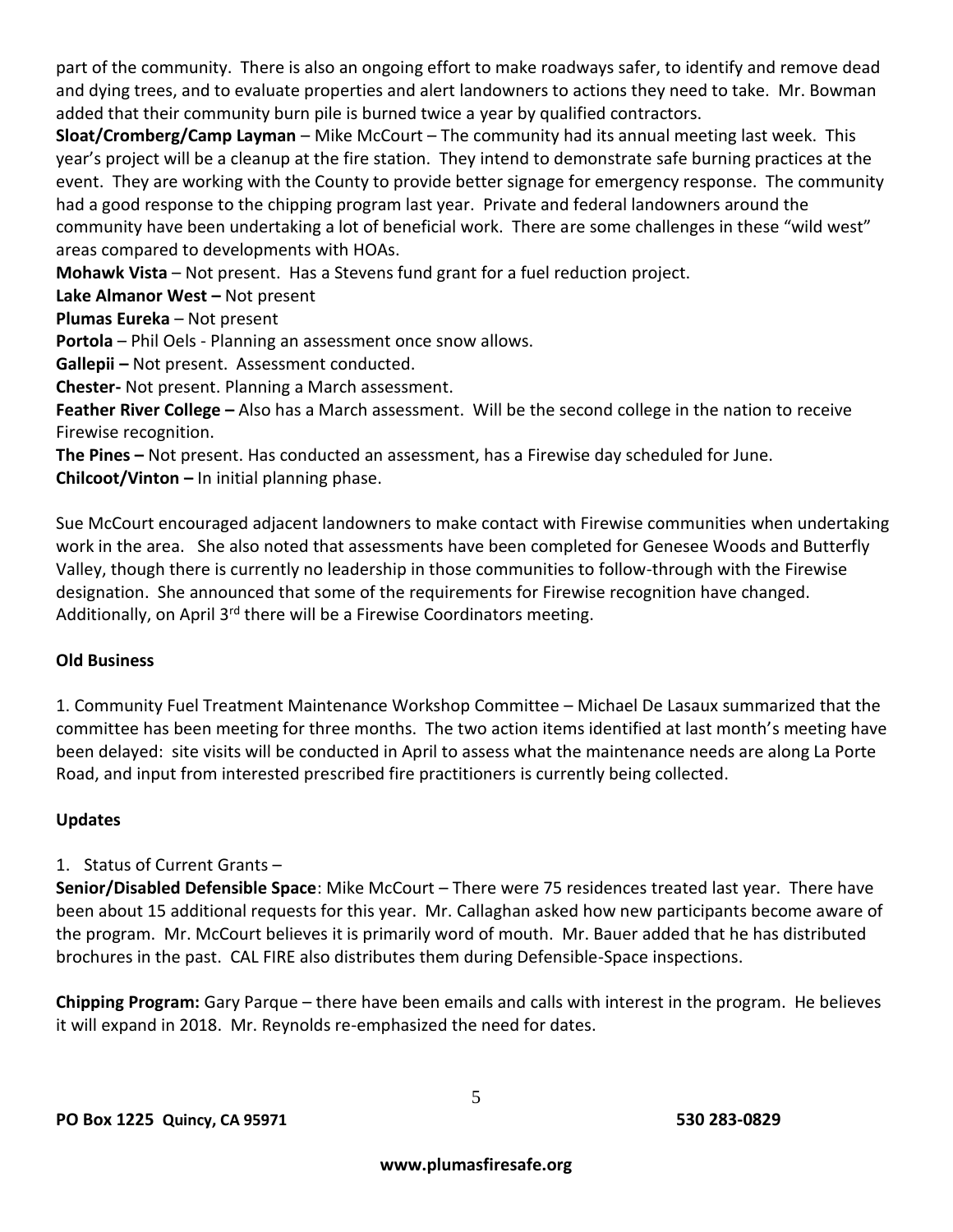Hannah Hepner asked if there were any questions about the Hazardous Fuel Reduction Schedule. There were none.

2. Status of Grant Budgets – Hannah Hepner

Cost center 274 (Coordination) is fully expended. Additional coordination funds will come from RAC funds. The agreement for RAC funds have been signed by PCFSC.

3. Status of Potential Projects/Grant Opportunities – Hannah Hepner

**PG&E** is offering fuel reduction grants up to \$100,000 for projects that can be completed by Oct 1<sup>st</sup>, 2018. The Senior/Disabled Defensible Space Assistance program is a good candidate. Funds received from PG&E would allow existing RAC funds to be utilized farther into the future. Additionally, Rob Wade, representing the Plumas Unified School District, has proposed working with the Fire Safe Council to develop a "Defensible Schools" program. PG&E funds would allow for development and implementation of the program at schools in Chester, Greenville, and Quincy.

Motion to submit a request for PG&E funds for both programs **– Bauer, s- Reynolds**

**USFS Stevens funds** requests were submitted April 14th 2017. Mr. Bauer said that the Forest Service has not announced an award and, at this point, he doesn't expect them to. Solicitations for 2019/20 funds will take place next month.

**SNC Prop 1** were submitted November 1<sup>st</sup> 2017 for: Little Grass Valley Reservoir Watershed Protection Project – 480 acres, \$500,000 Butterfly Twain Fuels and Forest Health Project – 455 acres, \$500,000 An award decision is expected in June.

**CAL FIRE California Climate Investments (CCI) Forest Health grant** concept proposal was submitted February 21st , 2018 to treat ~7,000 acres on public private lands in Plumas County.CAL FIRE received \$335 million in requests for the \$200 million available. CAL FIRE is prioritizing large collaborative projects that have completed planning documents. It was recently stated that they are also prioritizing southern and central Sierra Nevada forests. Mr. De Lasaux added that CAL FIRE Fuels Reduction funding will likely be announced soon.

- 4. Standing Reports and Discussion
	- **Plumas County Office of Emergency Services (OES):** Sue McCourt May 5<sup>th</sup> is Wildfire Community Preparedness Day. Chester Fire submitted an application for grant funds to support their project. The Fire Safe Council should make a concerted effort to promote the day, as well as the following Wildfire Preparedness Week.
	- **CAL FIRE:** Quincy's new Captain, Mark Hillskotter, was unable to attend the meeting. He sent a message that Defensible Space inspections to begin in April.
	- **Northern Sierra Air Quality Management District**: Julie Ruiz Burning in American Valley will open March 16<sup>th</sup>.
- 5. Other Updates & Upcoming Events

**April 3rd** – Firewise Coordinators meeting: 9:00am-12:30pm at the Quincy Library Meeting Room